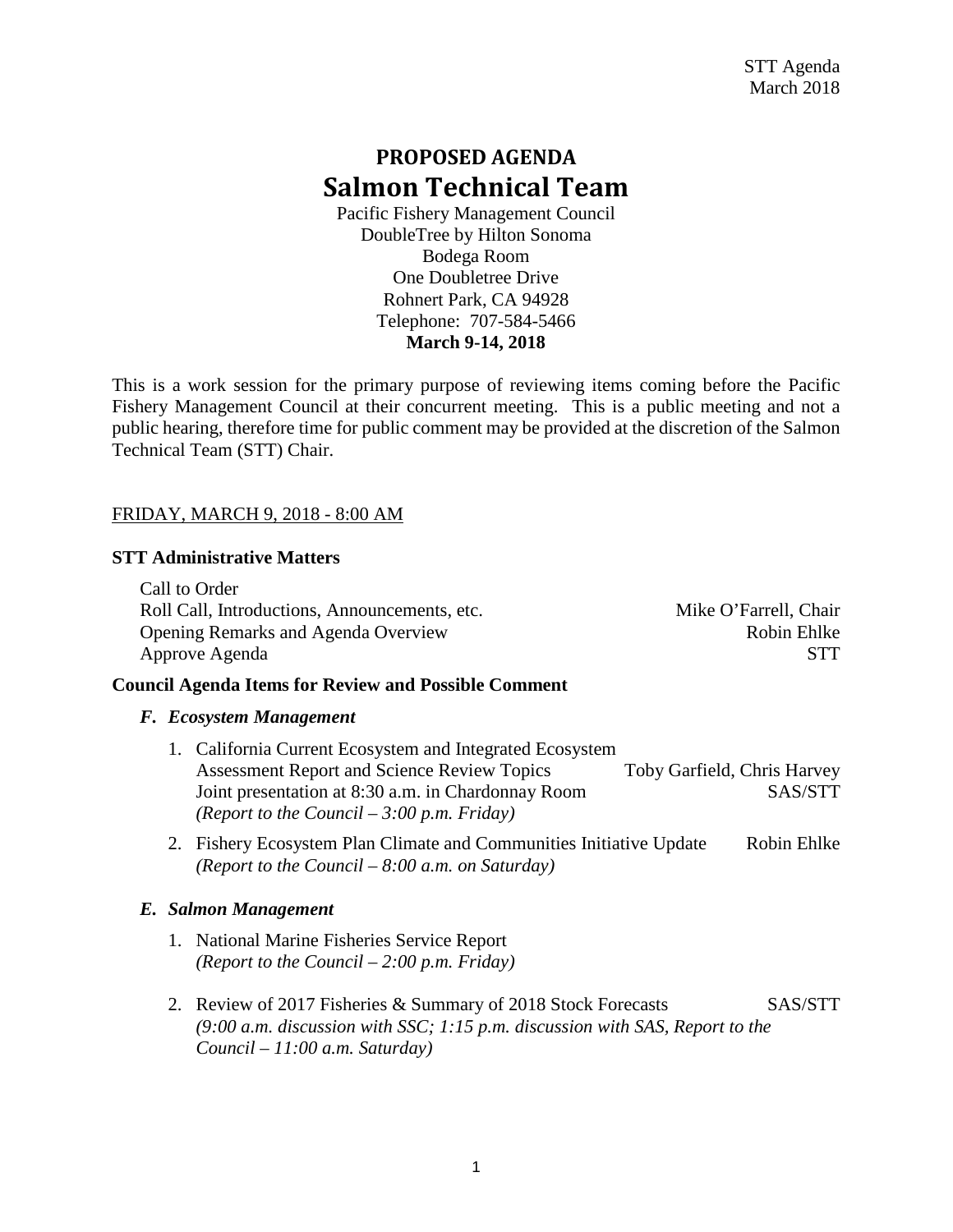## *E. Salmon Management (continued)*

3. Identification of Management Objectives and Preliminary Definition of 2018 Salmon Management Alternatives SAS/STT *(2:00 p.m. discussion with SAS; Report to the Council – 2:00 p.m. Saturday)*

#### **STT Administrative Matters (continued)**

Review Statements

## SATURDAY, MARCH 10, 2018 - 8:00 AM

#### **STT Administrative Matters (continued)**

Review Statements

#### **Council Agenda Items for Review and Possible Comment**

#### *E. Salmon Management (continued)*

4. Council Recommendations for 2018 Management Alternative Analysis Robin Ehlke *(Report to the Council – 4:00 p.m. on Sunday)*

#### **STT Administrative Matters (continued)**

Review Statements

## SUNDAY, MARCH 11, 2018 - 8:00 AM

#### **STT Administrative Matters (continued)**

Review Statements

## **Council Agenda Items for Review and Possible Comment**

#### *H. Groundfish Management*

5. Endangered Species Act Biological Opinion on Take of Listed Salmon in Groundfish Fisheries Susan Bishop Joint presentation at 1:15 p.m. in Chardonnay Room SAS/STT *(Report to the Council – 9:00 a.m. on Monday)*

## *E. Salmon Management (continued)*

5. Further Council Direction for 2018 Management Alternatives Robin Ehlke *(Report to the Council – 4 p.m. on Monday*)

## **STT Administrative Matters (continued)**

Review Statements